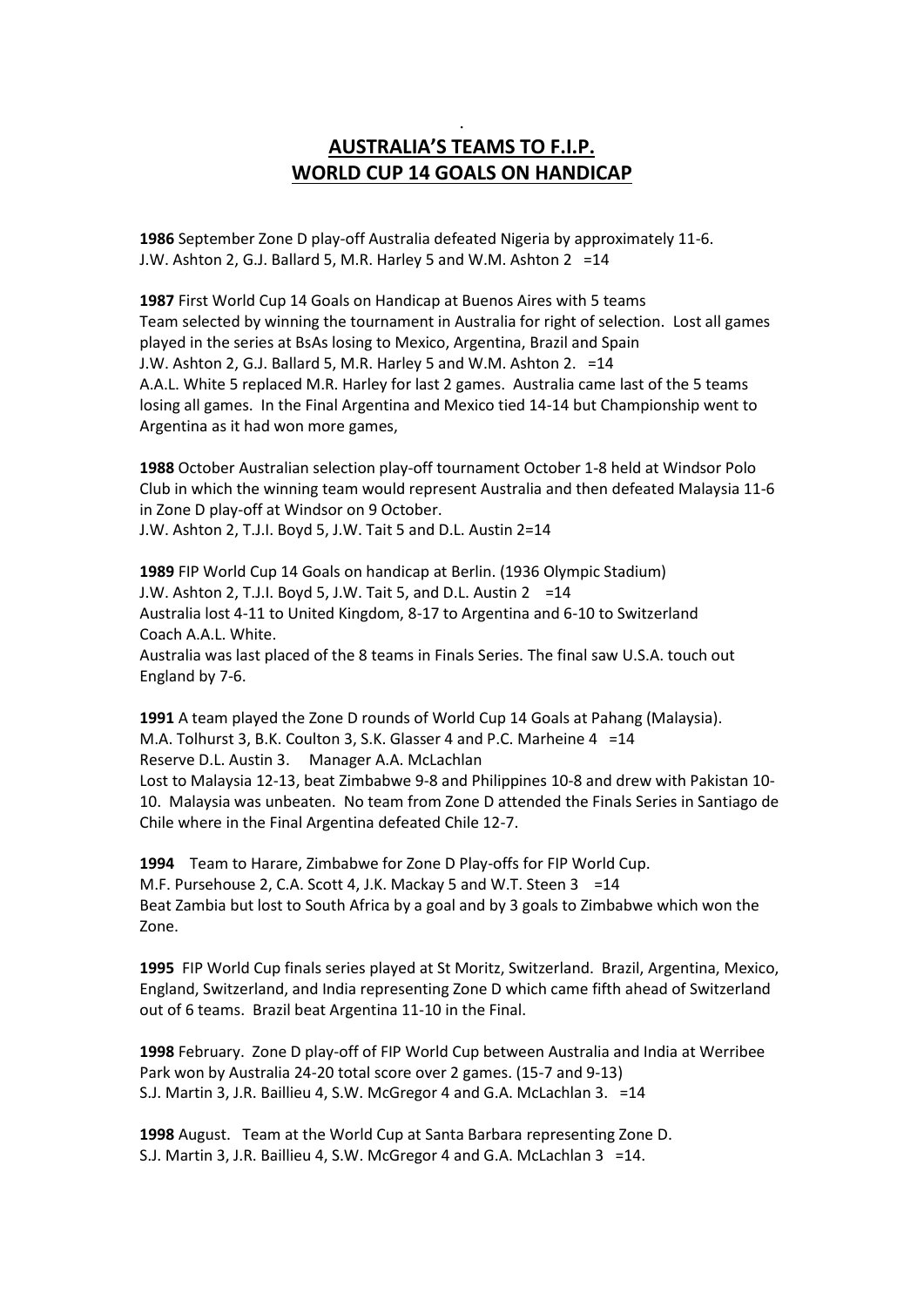Coach A.A.L. White. Lost all games played in the series including against the two finalists Argentina and Brazil. Australia came fifth out of 6 teams. Argentina won the final by 15-9 over Brazil.

**2001** Finals series played at Werribee Park in Melbourne for FIP World Cup 14 Goals on handicap. In preliminary rounds Australia beat Italy 10-8, drew with Canada 12-12 and lost to Brazil 11-12 and then defeated England in the semi-final by 14-12. Brazil beat U.S.A. in other semi-final by 9-8. In subsidiary-final England beat USA by 12-8 and in the final Australia narrowly lost 9-10 to Brazil.

Aust-D.J.J. Slack-Smith 1, A.M. Williams 4, M.J. Field © 4, and D.P. Johnston 5=14 Coach was A.A.L. White.

**2003** December. Team to Lahore, Pakistan for Zone D playoffs for F.I.P. World Cup. Jock Mackay 3, A.F. Tolhurst 4, R.G. Ballard 4 and G.B.H. Donovan 3 =14 Coach M.A. Tolhurst Won all 3 games to win zone play-offs, including 8-5 win over Pakistan in final game

**2004** September at Chantilly, France finals series for F.I.P. World Cup. Jock Mackay 3, A.F. Tolhurst 4, R.G. Ballard 4 and G.B.H. Donovan 3 =14 Reserve M.A. Lillyman 3 Coach M .A. Tolhurst Australia lost to France 2-11, to U.S.A. 7-12 and to Chile 5-16. Chile beat France 12-7 for third place and Brazil beat England 10-9 in the final.

**2007** March. Squad to New Zealand for Zone D play-offs for FIP World Cup D.I. Gould 4, R.G. Ballard 4, A.M. Williams 4, M.P. Grimes 4, W.A. Gilmore 3. N.W. Craig 3. Manager S.A. Gilmore Australia lost to South Africa 4-10, to India 6-7.5, beat Pakistan 7-6 and drew 7-7 with New Zealand. Zone D winner was New Zealand.

**2008** April 24-May 3 Finals series in Mexico. No Australian team played as Zone D winner was New Zealand. New Zealand beat Canada 5-3.5, lost 7.5-9 to Spain and lost 6-14.5 to Chile. In the subsidiary-final Mexico beat Spain 13-12 for third place and in the Final Chile defeated Brazil 11-9 to become World Champions.

**2011** June 15-25 Zone D playoffs in Malaysia where 7 nations competed. Rounds were played at Royal Pahang Polo Club at Pekan with semi-finals, subsidiary-final and final at Royal Selangor Polo Club, Kuala Lumpur. Australia lost 5-5.5 to India, beat New Zealand 7-5, lost 8-8.5 to Pakistan in the semi-final and won subsidiary-final to come third by beating South Africa 12-9. In the zone final India defeated Pakistan 12-9 (received 2) The Australian team was A.M. White 2, E.J.C. Goold, M.P. Grimes 5, and Z.G. Hagedoorn 3 with reserves R.C. Rawlings 4 and J.J. White 2. Coach G.A. Gilmore, Manager A.A.L. White.

Fuller details of the playoffs are available on the Zone D website [www.fippolo.my](http://www.fippolo.my/) . This website lists the squads from each nation, draw and details of the various venues etcetera with daily reports and scores of all matches and other news.

**2011** October 10-22 finals series at San Luis, Argentina. A.M. White 2, D.I. Gould 5, M.P. Grimes 5 and W.F. White 2 with reserves Z.G. Hagedoorn 3 and J.T. Shepherd 2 with R.K. Archibald (Coach) and A.A.L. White (Horse Manager).